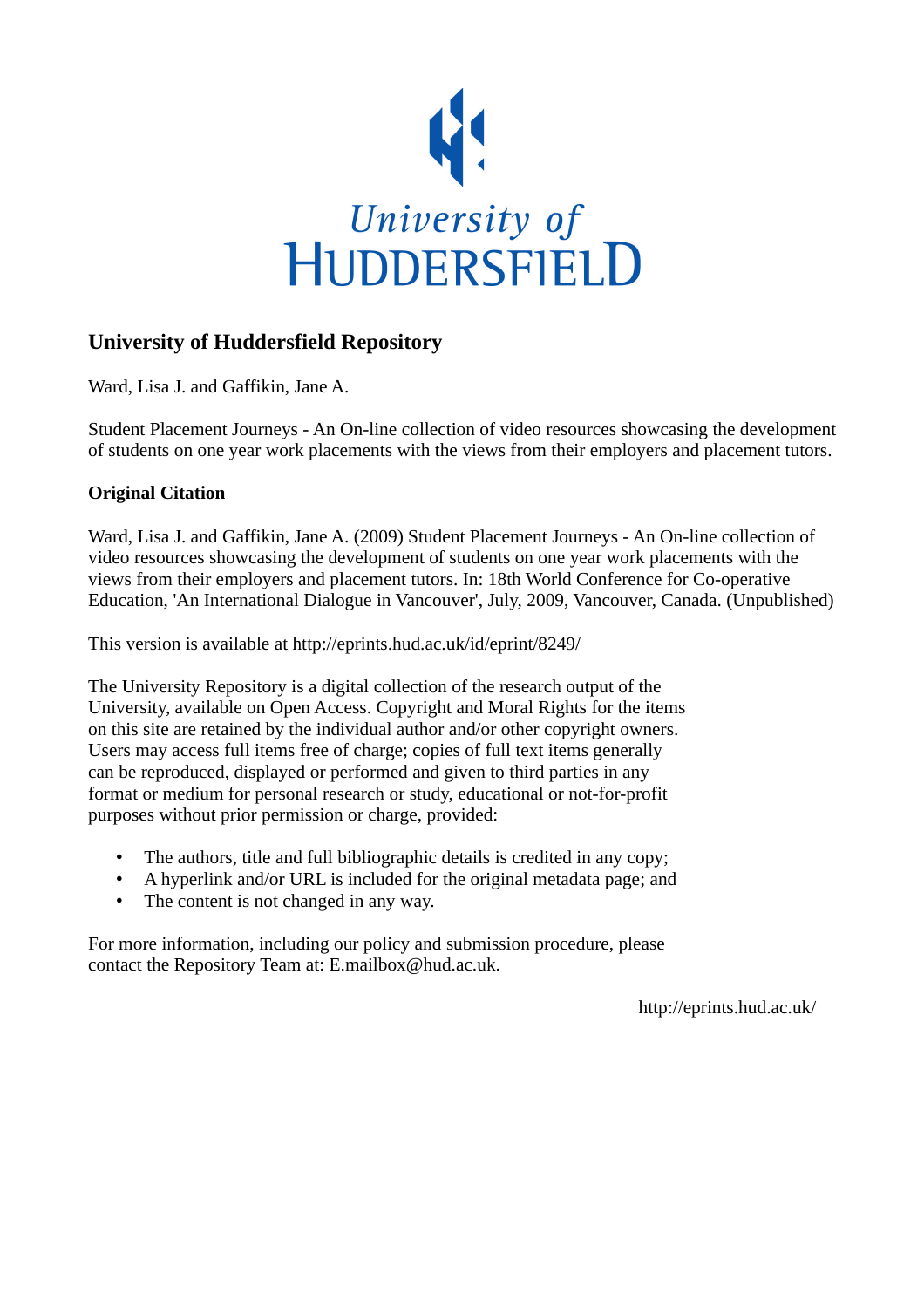# **Student Placement Journeys - An on-line collection of video resources showcasing the development of students on one year work placements with views from their employers and placement tutors.**

**Abstract -** At the University of Huddersfield our strategic aim is 'to produce enterprising and employable graduates'. We are committed to the value of work placements to such an extent that they are 'fee free'. We have produced and disseminated materials showing the benefits students can gain from work placements in terms of improved career choices, salaries and degree classifications. In 2006, we showcased placements across the University with our 'Placement Podcasts' DVD. In 2007, we extended the project further to follow students on their placement journeys. We are currently following 14 students across 9 employers within a range of sectors including manufacturing, design, education and hospitality. On line resources are being developed to explore each student's journey, including:

- The early days of work placement
- Well into the work placement, filmed at employers
- The employer's view of both their placement student and the concept of work placements
- The student in their final year a reflection of the benefits of their placement
- The Placement Tutor's views of student development over the placement process.

The workshop will explain:

- How the project was managed
- A critical evaluation of the approach
- Learning points
- A discussion of what has worked well and what improvements can be made
- Implications to teaching and learning and the curriculum.

#### **Introduction and Literature Review**

This discussion paper for a workshop will explain about our teaching and learning project, 'Student Placement Journeys'. Our university's strategic aim is 'to produce enterprising and employable graduates'. Leitch, in his 'Review of Skills' emphasises the UK's strategic need to develop higher level skills. Whereas the Cox Review states, 'greater creativity is a key to greater productivity'. Harvey and Little (2006) explain that, 'since 1999, there has been a steady decline in the number of undergraduates taking up placements'. Despite this they also say, 'it is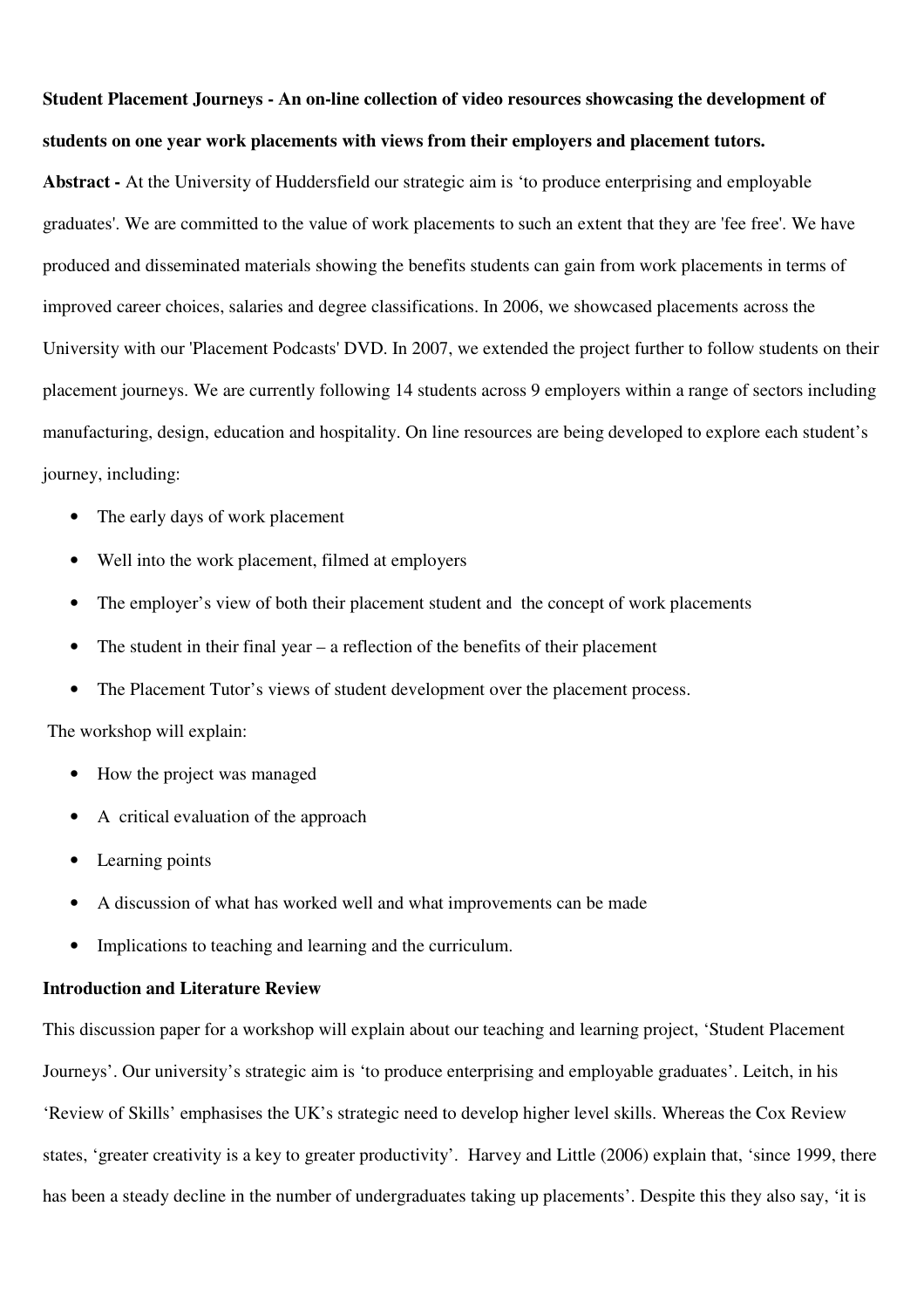clear that students continue to draw very tangible learning gains from work experiences planned as part of their overall programme.' Back in 2004, only around 50% of our students who had enrolled on sandwich degrees (coop) took the year long work placement route. Our initial review presented at a Higher Education Academy Conference showed that our students who did placements tended to get better jobs, salaries and degree classifications. To encourage our students to take up work placements our project 'Placement Podcasts' presented at WACE 2007, showcased 12 work placement students. Our current work is following 14 different students on their placement journeys. A paper discussing both students and employers views was presented at WACE Asia-Pacific in 2008. The project is now into its final phase and will look at the student placement journey at three different time points from their own perspective and that of their employers and placement tutors. Work to date can be viewed at www.hud.ac.uk/tqef/placement.html

The work has been produced in house with a project manager and a technical project officer. For 'Placement Podcasts' students were recruited via our job shop. However, our partner placement offices wanted to choose their own students and companies, and focus on the one year sandwich work placement for which Huddersfield is renowned. Together we selected nine companies and fourteen students from a range of industries including manufacturing, education and design. We sought and gained permission for filming with these employers. However a drawback of the selection process has been that some students have not come across well on camera. The self-selecting students for the first phase proved to be more outgoing and dynamic.

#### **Discussion of Issues**

Project filming has been immensely time consuming. We filmed students at university prior to starting their placements. Having already gained an understanding of generic skills from our previous work, we did not want our films to repeat this. Previously, we had found that the best comments were often after the camera had been switched off. So in an attempt to gain authenticity, we filmed semi-structured interviews, which took up to one hour. Our aim was to compact these down to two minutes, a reasonable concentration time for the viewer. A typist was employed to transcribe all the interviews to make it easier to edit and look for original material and coherent reflections. We aimed to select around five paragraphs of material, as when spoken each one lasted about 30 seconds. During editing we discovered that the films were not as 'clean' as the transcripts with speech running together. It was very difficult to edit the films without them being disjointed. Midpoint filming took place at the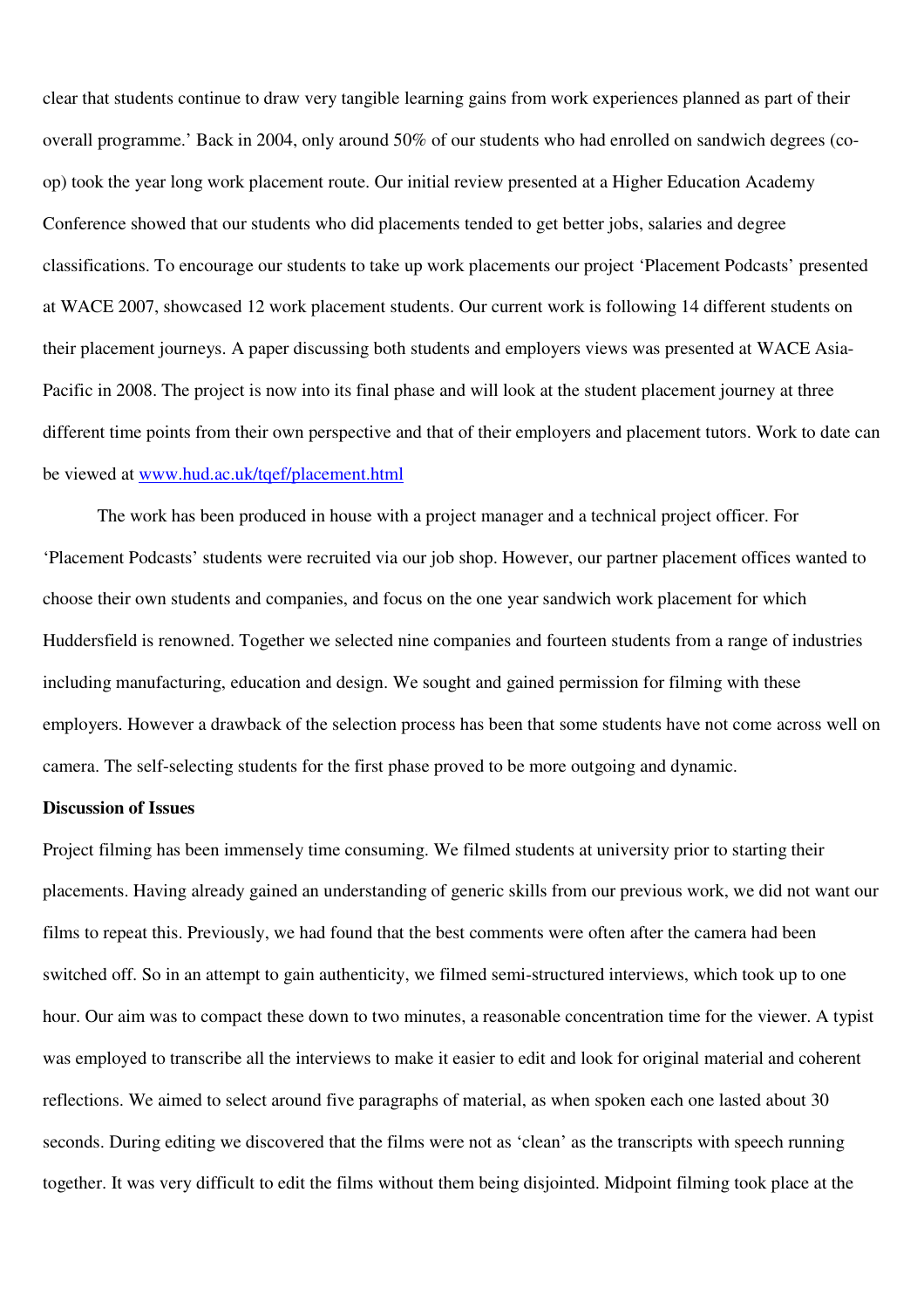employer's site, some local and a few involving overnight stays. We discovered that filming the student alongside the employer worked well. We left each workplace with up to four clips: a focus on the company and what it does, students views, employers views and the student in the workplace. Throughout the project there have been lots of technical challenges including deciding what to film, the best environment (most workplaces are not very quiet as a filming backdrop), the use of editing software, constructing websites, and professionally presenting materials. Finding places to film has always been a challenge, at university we have used a quite conference room, but still get some background noise. At employers finding the right location was even more difficult. Noise and sound levels have been key issues; be this the pouring of a glass of water, or an aircraft overhead, the best quotes always seem to be when something else is going on. Also at the companies, what we were allowed to film varied enormously: from production, processes and offices to almost hiding in a bland conference room where trade secrets could not be discovered. Editing of our films is well underway and in coming weeks we plan to film the students in their final year at university alongside their academic supervisors. Web based placement journeys are being constructed. Each web page contains a 'journey' based at one employer. Each short film can be played as a standalone segment. These films represent real journeys, with students growing in confidence. It is envisaged that the web pages will have a life of up to five years and that students will be able to watch the films at home and learn about what going on placement is like.

#### **Learning Points**

We still have much to learn about the editing process; it is difficult to pull out salient points in 30 second chunks, even though typing up definitely helped us to select the best material. However our open ended approach to questioning had left us with too large a quantity of footage to be economic. How articulate the student were varied enormously (much more so than our previous work). Whilst with students we often guided them through the questions, with some employers we could hardly get a word in, and found ourselves being talked at for over an hour. Maybe it would be better to return after our reflection and refilm only the salient points. However this would mean two filming sessions at different time scales. Alternatively we could making our own notes of the key points, then just film focusing on these key areas. We could just ask less questions, but then the answers tend to be generic. With hindsight rather than trying to follow 14 students, we might have been better focusing on a fewer students. This would have achieved similar outcomes, but been less time consuming.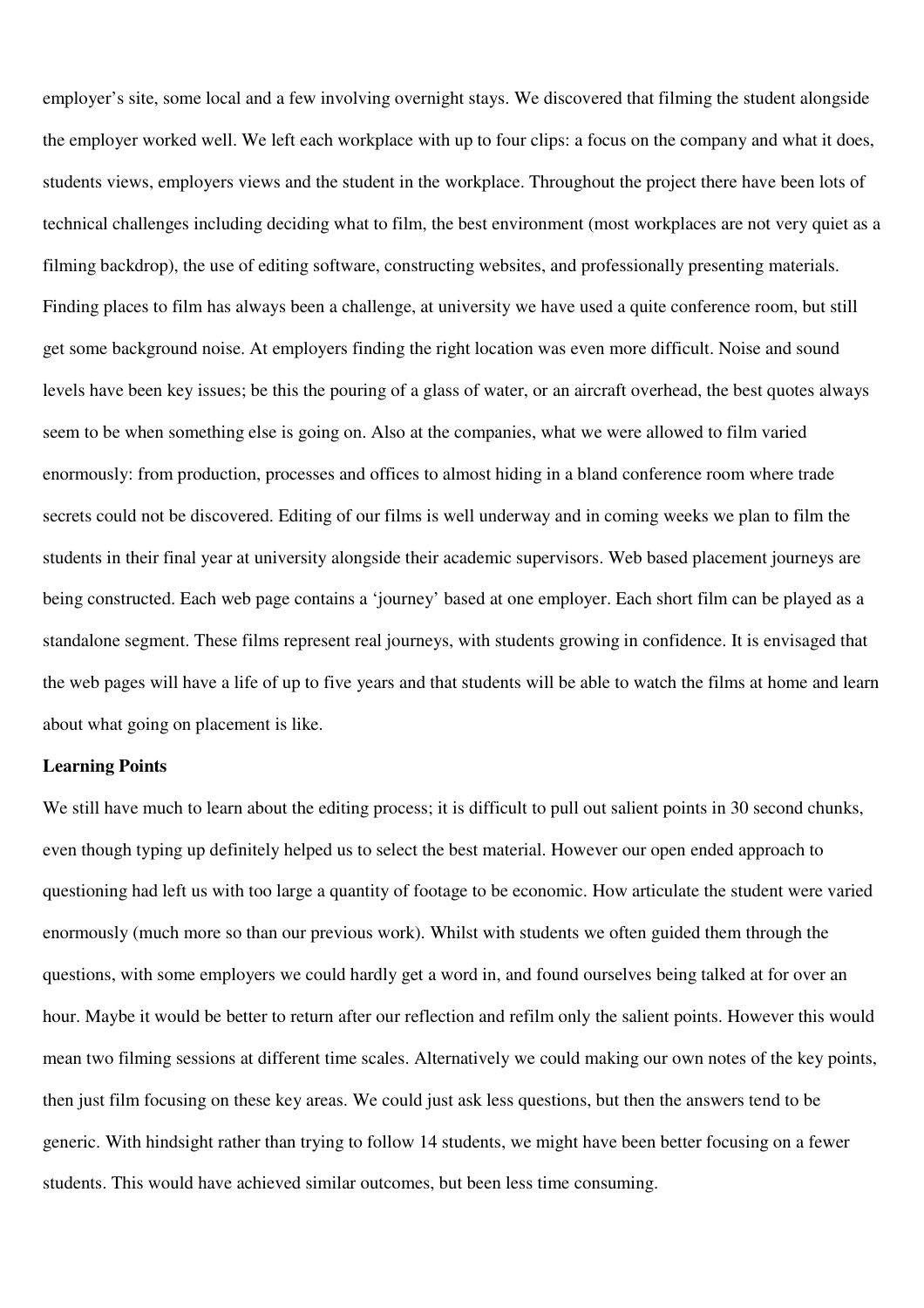In many ways this project may have been too ambitious for the timescales, budgets and resources. Our initial podcast work took us several months to complete. This time we increased the work five fold, aiming to produce around 60 short films. Whilst we had the equipment, tools and budget, we didn't properly estimate the time commitments in the projects. However the verbal feedback we have received from our UK and International Conferences indicates that this work is truly innovative. For our DVD we have received requests from conference delegates worldwide. Our DVD is also in teaching at a prestigious Centre of Excellence in Teaching and Learning at Sheffield Hallam University. We have also received an invitation explore joint work with an institution in Austria. We have not found another university with a similar project to 'Student Placement Journeys'. Our resources when they are complete will provide a video overview of the placement process. Our work has inspired others such as the University of Ulster to consider how video and web based resources can be used to support teaching and learning.

#### **Conclusions and Implications**

This project impacts on teaching and learning in the curriculum, as Little and Harvey (2006) show clearly much learning goes on whilst the student is in the workplace. It is hoped that students will reflect on their placements in the final phase of filming. A key learning points from the project is the employer's perspective, emphasised in our composite film, presented as part of our previous paper. These can be used to assist students in understanding what employers want when they attend interviews. For example one employer talked of the problem solving skills articulated by a student bar worker who moved a bottle collection bucket to a better location. It is important for students to be able to articulate their generic skills to gain employment. For example one employer stated, 'students are here to be trained,' he did not expect the finished article. These comments from employers could be used to produce a webpage, 'employers answer your questions about work placements'. Our full transcripts represent a contemporary view of what's its like on work placement. Full qualitative analysis of these can take place. Cross University feedback events are planned once the 'journeys' are completed. Staff will be invited to view their students on their journey. Groups will be facilitated to understand how lessons learned from placements can be integrated into the curriculum.